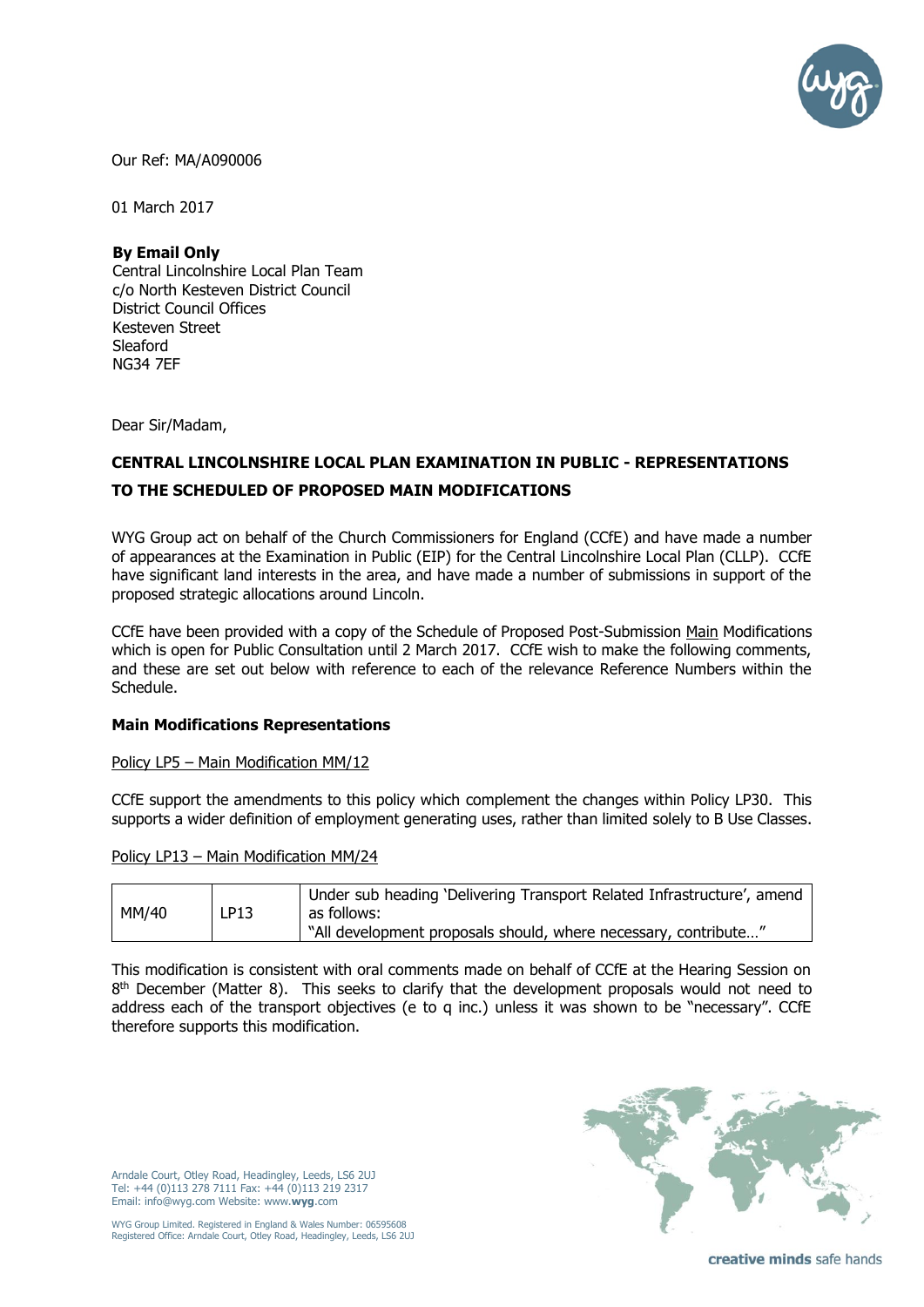

Policy LP30 – Main Modification MM/40

| MM/40 | LP30 | LP30 – SWQ – $7th$ Bullet:<br>"Approximately 5ha of <b>land for employment (B Use Classes)</b> mixed |
|-------|------|------------------------------------------------------------------------------------------------------|
|       |      | use employment expanding                                                                             |

This main modification (MM) seeks to specify the type of employment uses required for the South West Quarter (SWQ) Sustainable Urban Extension (SUE) to require land for employment within the B Use Classes. This is contrary to the other parts of the Policy, concerning the other SUEs, which recognise the variety of employment generating uses which could contribute to job creation within the SUEs.

The scheme is residential led, but will be supported by a wide range of employment generating uses, for example those contained in a local centre. It would be overly restrictive to limit any employment development to the B Use Classes. Other non-B Use Classes may have significant employment and other benefits to the community. We therefore consider the MM should be amended so that non-B Use Classes are not excluded.

CCfE therefore recommend that the modification be amended to the following:

| MM/40 | LP30 | $LPS0 - SWQ - 7th Bullet:$<br>"Approximately 5ha of <b>land for employment generating uses</b><br>(including those within the B Use Class) mixed use employment<br>expanding |
|-------|------|------------------------------------------------------------------------------------------------------------------------------------------------------------------------------|
|-------|------|------------------------------------------------------------------------------------------------------------------------------------------------------------------------------|

Policy LP30 – Main Modification MM/43

|       |      | LP30 – SWQ – $9th$ Bullet: Amend as follows:                                                                                                                                                                                                      |
|-------|------|---------------------------------------------------------------------------------------------------------------------------------------------------------------------------------------------------------------------------------------------------|
| MM/43 | LP30 | Undertake a A detailed odour assessment to demonstrate that<br>there would be no adverse impact on potential future residents<br>occupants of regularly occupied land and buildings, arising<br>from the relationship with the South Hykeham WRC. |

The above modification provides a more detailed requirement of future developers of the SWQ to address potential odour impacts. This is due to the current proximity of the site to the adjacent small sewage works to the north of the site. CCfE recognise and accept that future development proposals for the SUE will need to ensure that the amenity of future residents (or other sensitive uses) will not be demonstrably and significantly affected by this relationship, by way of odour impacts.

However, CCfE consider the proposed MM to be unduly onerous, inflexible and likely to impact negatively on the potential to deliver housing on the site in an effective way. The proposed MM suggests that any future Odour Assessment must demonstrate "no adverse impact" to future occupants. This does not recognise that there may an ability to mitigate potential impacts and reduce the baseline odour impact of the WRC on future occupants of the SUE. It also suggests that "any" adverse impact would be considered unacceptable, whereas a minor adverse impact may well be considered acceptable within the context of the scheme and the planning balance of any application.

CCfE therefore recommend that the following amendment be made to the MM:

|       |      | $LPS0 - SWQ - 9th Bullet: Amond as follows:$                                                                                           |
|-------|------|----------------------------------------------------------------------------------------------------------------------------------------|
| MM/43 | LP30 | Undertake a A detailed odour assessment to <b>demonstrate that</b><br>there would be no significant adverse impact on potential future |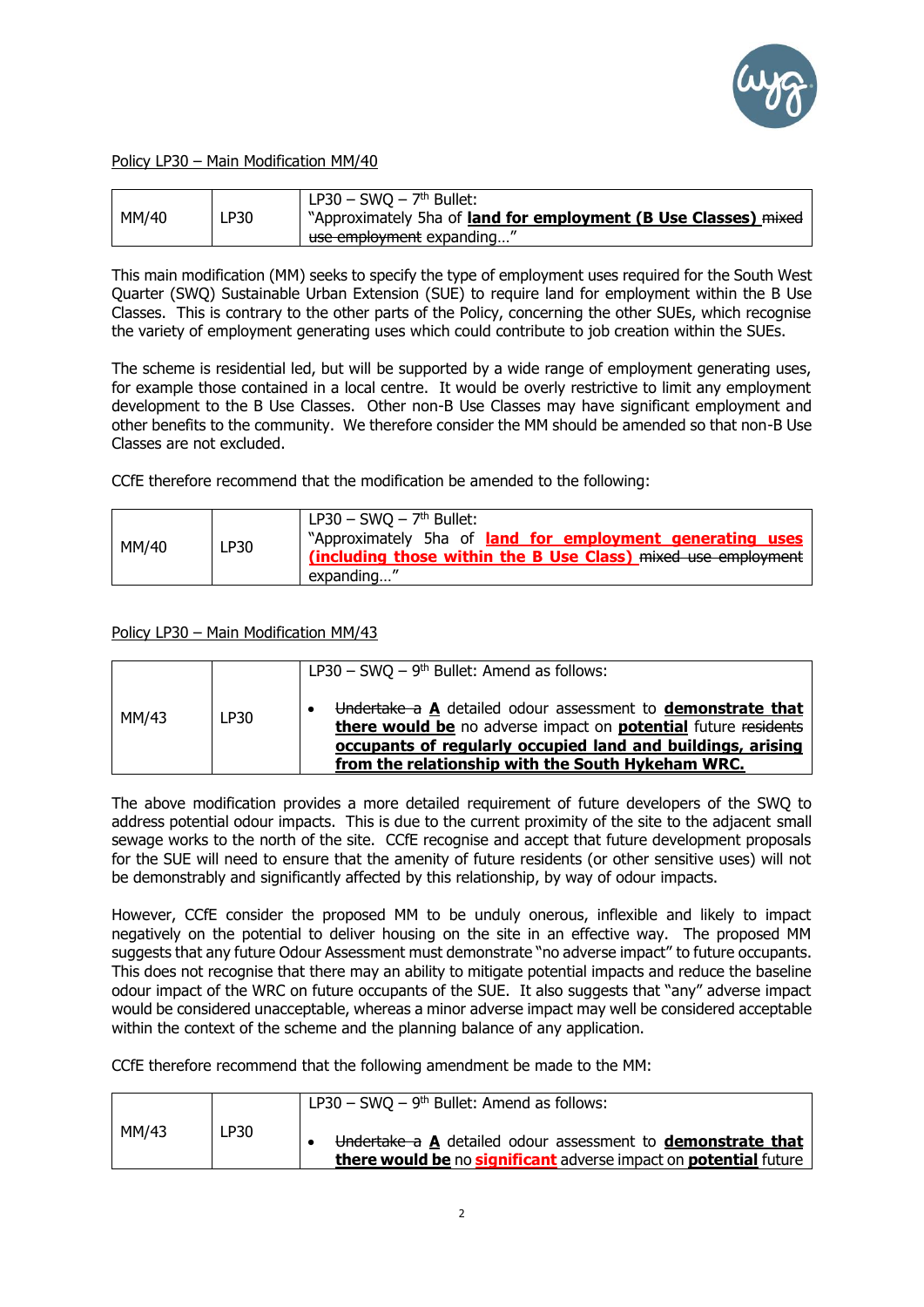

| residents occupants of regularly occupied land and buildings, |
|---------------------------------------------------------------|
| arising from the relationship with the South Hykeham WRC,     |
| which could not otherwise be suitably mitigated.              |

### Para. 10.2.1 – Main Modification MM/65

| MM/65 | LP30 | Amend paragraph to as follows:<br>"10.2.1 In the policies that follow the summary table, each site<br>allocated for residential development has a figure in the column<br>headed 'Indicative dwellings/remaining capacity'. For sites with<br>permission the figure is the total number of dwellings with<br>planning permission on the site or, if the site is already under<br>construction,  (Cont.) |
|-------|------|---------------------------------------------------------------------------------------------------------------------------------------------------------------------------------------------------------------------------------------------------------------------------------------------------------------------------------------------------------------------------------------------------------|

CCfE supports the amendments to the wording of this text, to support the principle and application of indicative site capacities identified in the subsequent summary tables. This clarifies that the decision maker on subsequent applications will not be expected to apply limits to the development capacity of sites based on the indicative numbers within the Plan.

During the same discussion at the EIP, it was also stated that it would assist the decision make if **paragraph 10.2.1 was moved in the document** so that it **immediately preceded the summary site allocation tables in Policy 48** (i.e. after the housing trajectory). Therefore, if this can be specified within the MM/43 then this can be addressed at the same point.

## Appendix D – Main Modification MM/76

|       |      | Amend definition of 'Affordable Housing' in Appendix D to:             |
|-------|------|------------------------------------------------------------------------|
|       |      |                                                                        |
|       |      |                                                                        |
|       |      | "Social rented, affordable rented and intermediate housing, provided   |
|       |      |                                                                        |
|       |      | to eligible households whose needs are not met by the market.          |
|       |      | Eligibility is determined with regard to local incomes and local house |
|       |      |                                                                        |
|       |      | prices. See NPPF for further details.                                  |
| MM/76 | LP30 |                                                                        |
|       |      |                                                                        |
|       |      | Homes that do not meet the above definition of affordable housing,     |
|       |      | such as "low cost market" housing, may not be considered as            |
|       |      |                                                                        |
|       |      | affordable housing for planning purposes.                              |
|       |      |                                                                        |
|       |      |                                                                        |
|       |      | The above definition was derived from the definition set out           |
|       |      | in the NPPF published in 2012."                                        |
|       |      |                                                                        |

CCfE support an amendment to this policy which is reflective of current national policy in terms of the definition of affordable housing. However, national policy continues to evolve, including in relation to affordable housing and its definition. Therefore, this definition should acknowledge that the Council will apply the national definition of affordable housing as it exists at the decision making stage through the life of the Local Plan.

CCfE recommends that the text be further amended as follows:

|       |             | Amend definition of 'Affordable Housing' in Appendix D to:                                                                            |
|-------|-------------|---------------------------------------------------------------------------------------------------------------------------------------|
| MM/76 | <b>LP30</b> | "Social rented, affordable rented and intermediate housing, provided<br>to eligible households whose needs are not met by the market. |